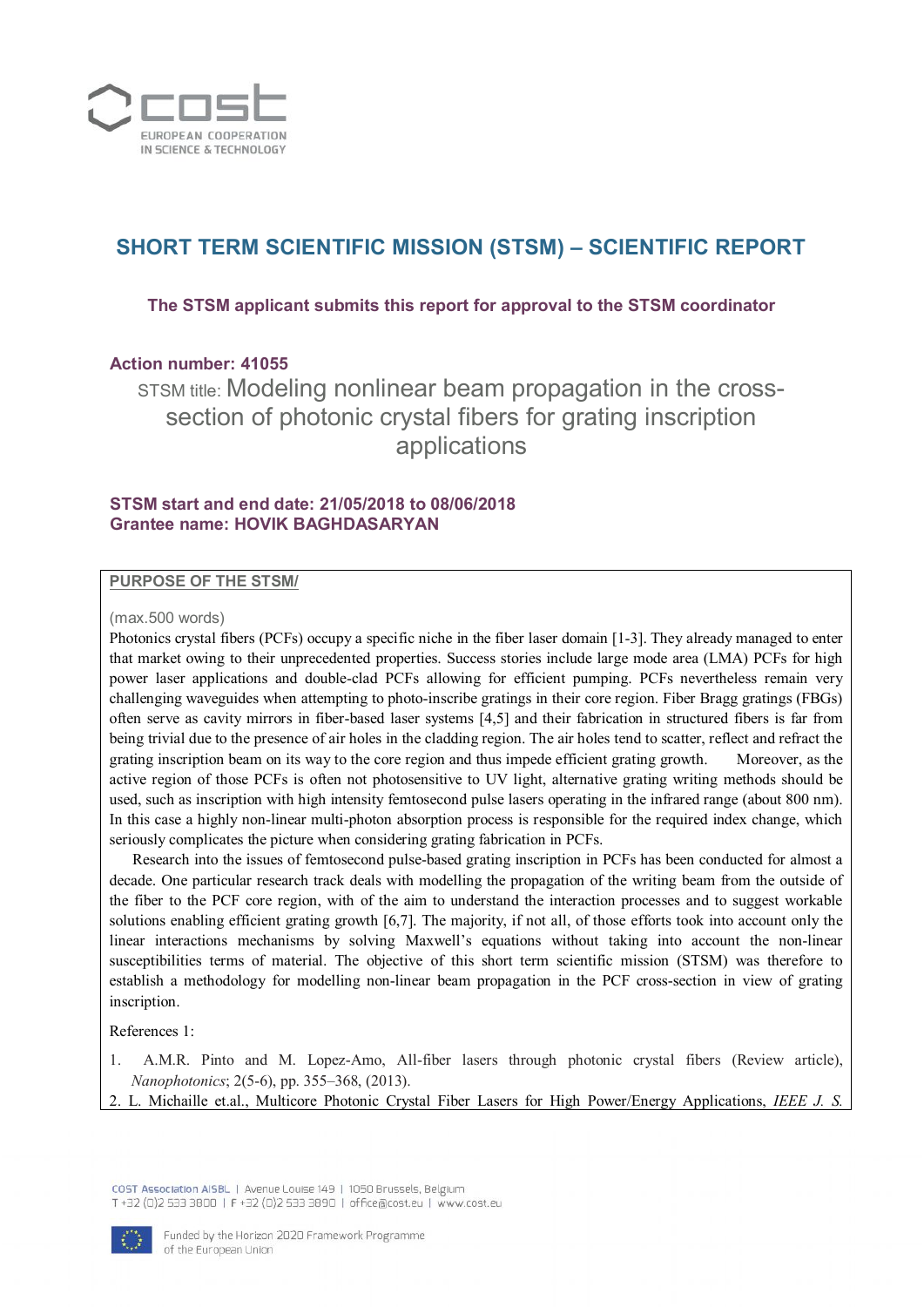

*T.Q.El.*, **15**, No. 2, pp. 328-336, (2009).

- 3. J. C. Knight, Photonic crystal fibers and fiber lasers (Invited), *J. Opt. Soc. Am. B,* **24**, No. 8, pp.1661-1668, (2007).
- 4. O. Xu et. al.: Proposal and analysis of two-cavity Fabry–Perot structures based on fiber Bragg gratings, *J. Opt. Soc. Am. A* , **26**, No. 3, pp. 639 – 649, (2009).
- 5. X. Zhu et. al., 976 nm single-frequency distributed Bragg reflector fiber laser, *Opt. Lett.,* **37**, No. 20, pp. 4167- 4169, (2012).
- 6. T. Baghdasaryan et.al., Numerical modeling of femtosecond laser inscribed IR gratings in photonic crystal fibers, *Optics Express*, **23**, No. 2, pp. 709-723, (2015).
- 7. F. Berghmans et.al., Challenges in the fabrication of fibre Bragg gratings in silica and polymer microstructured optical fibres, *Laser Photonics Rev*., pp. 1–25, (2013).

## **DESCRIPTION OF WORK CARRIED OUT DURING THE STSMS**

(max.500 words)

To achieve the goal of STSM, the Fiber Optics Communication (FOC) laboratory from Armenia and Brussels Photonics (B-PHOT) joined forces to apply a Finite Difference Time Domain (FDTD) method in order to solve the complex 2D or even 3D multi-boundary electromagnetic problem. B-PHOT has extensive experience in using FDTD simulations in view of grating inscription using the commercially available software FDTD Solutions from Lumerical inc. However, they have never implemented simulations that take into account the non-linear nature of interaction. A literature review revealed that the multiphoton absorption and impact (avalanche) ionization processes in dielectrics can be treated separately which is a reasonable assumption provided the laser pulses are sufficiently short, say of the order of tens of picoseconds, or shorter [1,2]. Based on this hypothesis we derived the mathematical expressions describing a five-photon absorption process for the incident femtosecond pulses at the wavelength of 800 nm, with the non-linear coefficients obtained from the literature [3], such that the expressions can be solved with an FDTD approach. The FDTD Solutions software allows introducing custom non-linear models using the so-called 'Flexible material plugin framework'. During the STSM we obtained an accurate formulation and a discretization scheme for the non-linear polarization terms of for pure silica at the wavelength of interest. The implementation of the non-linear model in FDTD Solutions using the C++ programming language is now being continued. The experience of the FOC laboratory allowed introducing a dedicated numerical method for solving the non-linear electromagnetic interaction problems without approximations. The approach, known as the method of single expression (MSE), has proven powerful for solving wavelength scale boundary problems as it does not require any application of the superposition principle and owing to the use of a backward propagation approach [4-6]. By using the MSE it has been calculated plane wave interaction with the slab of dielectric where non-linear (intensity dependent) absorption is analysed. In the further stages of the collaboration comparison of the results and validation of the FDTD Solutions plugin is planned. References 2:

- 1. E. Arola, Theoretical Studies on Multiphoton Absorption of Ultrashort Laser Pulses in Sapphire, *IEEE J. Q. E.*, **50**, No. 8, pp. 709-720, (2014).
- 2. B. Rethfeld, Unified Model for the Free-Electron Avalanche in Laser-Irradiated Dielectrics, *Phys.Rev.Lett*., **92**, No.18, pp. 187401-1--187401-4, (2004).
- 3. V. V. Temnov et al., Multiphoton Ionization in Dielectrics: Comparison of Circular and Linear Polarization, *Phys.Rev.Lett*, **97,** pp. 237403-1-- 237403-4, (2006).
- 4. H.V.Baghdasaryan, "Method of backward calculation", in the book: "Photonic Devices for Telecommunications: how to model and measure"/ Editor **G.Guekos**, Springer, pp.56-65 (1999).
- 5. H.V. Baghdasaryan, T.M. Knyazyan, "Problem of Plane EM Wave Self-action in Multilayer Structure: an Exact Solution", *O.&Q.El.*, **31**, No.9/10, pp.1059-1072 (1999).
- 6. H.V. Baghdasaryan et.al., Metal-dielectric Multilayer Structure Supporting Surface Plasmons: electromagnetic modelling by the Method of Single Expression" *O.&Q.El.*, **47**, No.1, pp. 3-15 (2015).